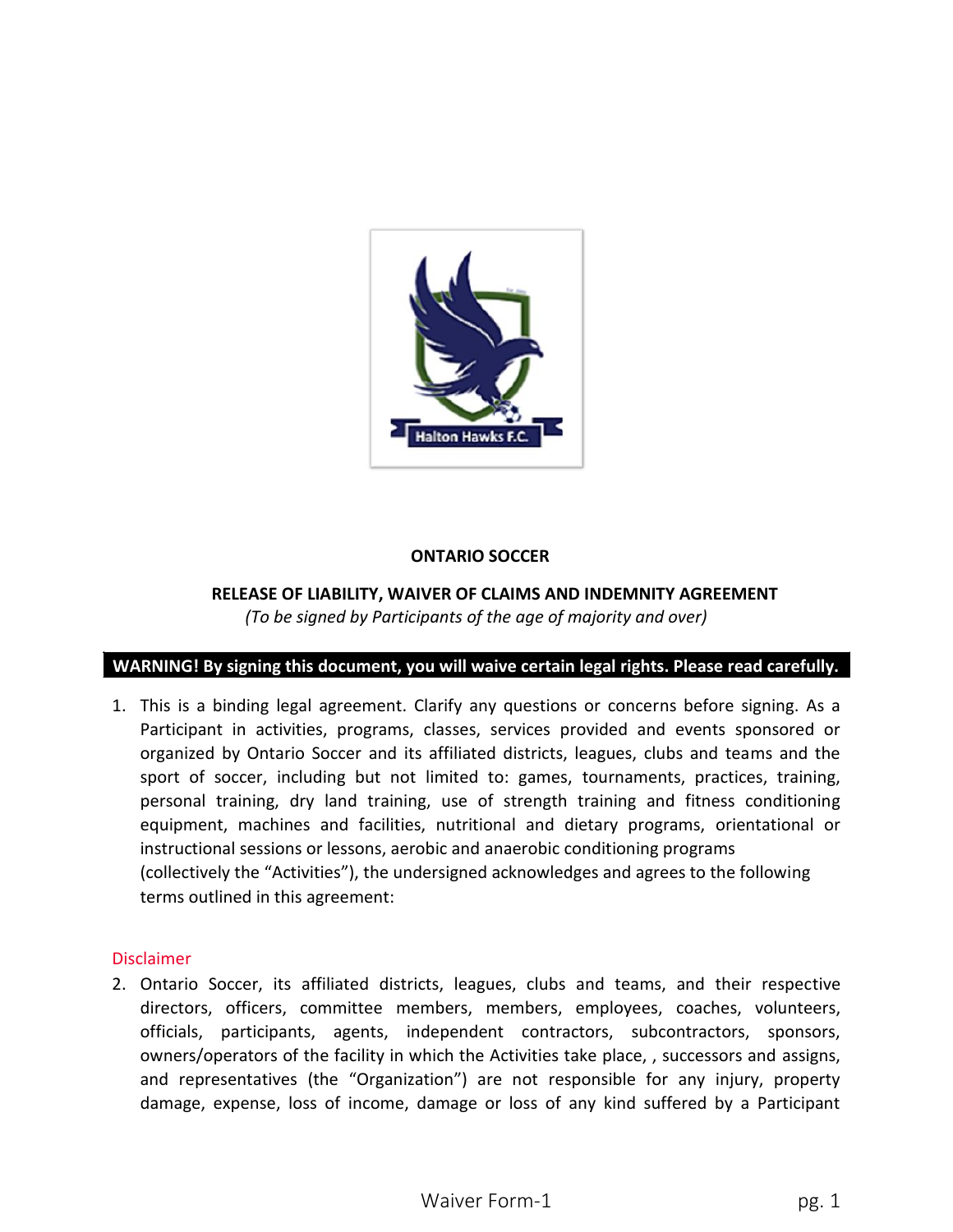during, or as a result of, the Activities, caused in any manner whatsoever including, but not limited to, the negligence of the Organization.

# *I have read and agree to be bound by paragraphs 1 and 2.*

#### Description of Risks

- 3. I understand and acknowledge that
	- a) The Activities have foreseeable and unforeseeable inherent risks, hazards and dangers that no amount of care, caution or expertise can eliminate, including without limitation, the potential for serious bodily injury, permanent disability, paralysis and loss of life;
	- b) The Organization may offer or promote online programming (such as webinars, remote conferences, workshops, and online training) which have different foreseeable and unforeseeable risks than in-person programming;
	- c) The Organization has a difficult task to ensure safety and it is not infallible. The Organization may be unaware of my fitness or abilities, may misjudge weather or environmental conditions, may give incomplete warnings or instructions, and the equipment being used might malfunction; and
	- d) The novel coronavirus, COVID-19, has been declared a worldwide pandemic by the World Health Organization and COVID-19 is extremely contagious. The Organization has put in place preventative measures to reduce the spread of COVID-19; however, the Organization cannot guarantee that the Participant will not become infected with COVID-19. Further, attending the Activities could increase your risk of contracting COVID-19.
- 4. I am participating voluntarily in the Activities. In consideration of my participation, I hereby acknowledge that I am aware of the risks, dangers and hazards associated with or related to the Activities which could result in damage, loss, serious physical injury, or death. The risks, dangers and hazards include, but are not limited to, injuries from:
	- a) Health exertion extentions trenuous and demanding physical techniques, physical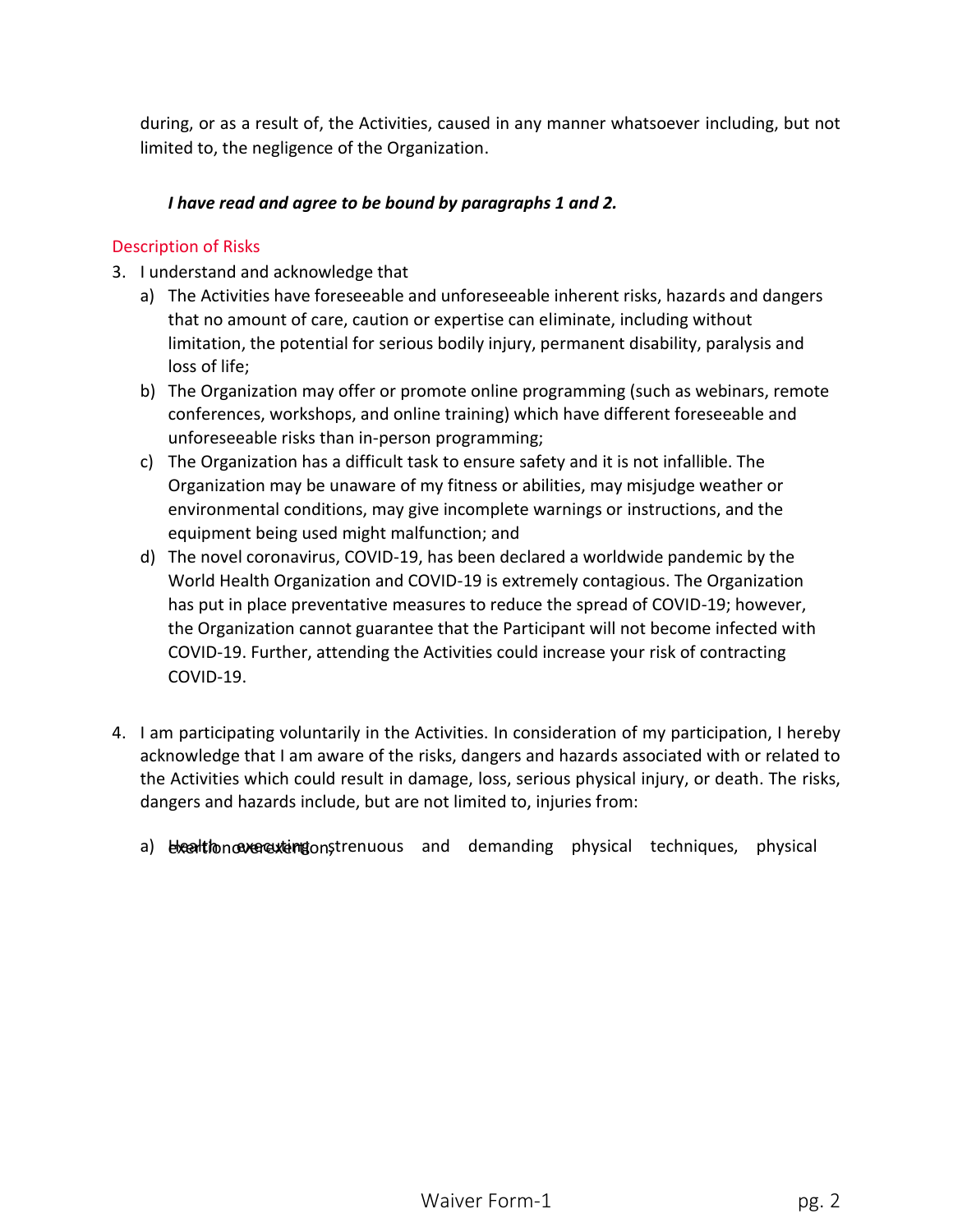stops, lack of fitness or conditioning, traumatic injury, bacterial infections, rashes, and the transmission of communicable diseases, including viruses of all kinds, COVID-19, bacteria, parasites or other organisms or any mutation thereof.

- b) Premises: defective, dangerous or unsafe condition of the facilities; falls; collisions with objects, walls, equipment or persons; dangerous, unsafe, or irregular conditions on grass, turf or other surfaces, extreme weather conditions; travel to and from premises.
- c) Use of Equipment: mechanical failure of the equipment; negligent design or manufacture of the equipment; the provision of or the failure by the Organization to provide any warnings, directions, instructions or guidance as to the use of the equipment; failure to use or operate the equipment within my own ability.
- d) Contact: contact with soccer balls, other equipment, poles, stands, soccer equipment, nets, fences, or other persons, whether intentional or unintentional, is a common part of soccer programs, and may lead to serious bodily injury, including but not limited to concussions and/or other brain injury, or serious spinal injury.
- e) Advice: negligent advice regarding soccer programs.
- f) Ability: Failing to act safely or within my own ability or within designated areas.
- g) Sport: the game of soccer and its inherent risk.
- h) Cyber: privacy breaches, hacking, technology malfunction or damage.
- i) Conduct: My conduct and conduct of other persons including any physical altercation between soccer participants.
- j) Travel: Travel to and from the Activities.
- k) Negligence: My negligence and negligence of other persons, including NEGLIGENCE ON the PART OF THE ORGANIZATION, may increase the risk of damage, loss, personal injury or death. I understand that the Organization may fail to safeguard or protect me from the risks, dangers and hazards of soccer programs, some of which are referred to above.

# **Terms**

- 5. In consideration of the Organization allowing me to participate in the Activities, I agree:
	- a) That my mental and physical condition is appropriate to participate in the Activities and I assume all risks related to my mental or physical condition;
	- b) That when I practice or train in my own space, I am responsible for my surroundings and the location and equipment that I select;
	- c) To comply with the rules and regulations for participation in the Activities;
	- d) To comply with the rules of the facility or equipment;
	- e) That if I observe an unusual significant hazard or risk, I will remove myself from participation and bring such to the attention of a The Organization representative immediately;
	- f) The risks associated with the Activities are increased when I am impaired, and I agree not to participate if impaired in any way;
	- g) That it is my sole responsibility to assess whether any Activities are too difficult for me. By commencing an Activity, I acknowledge and accept the suitability and conditions of the Activity;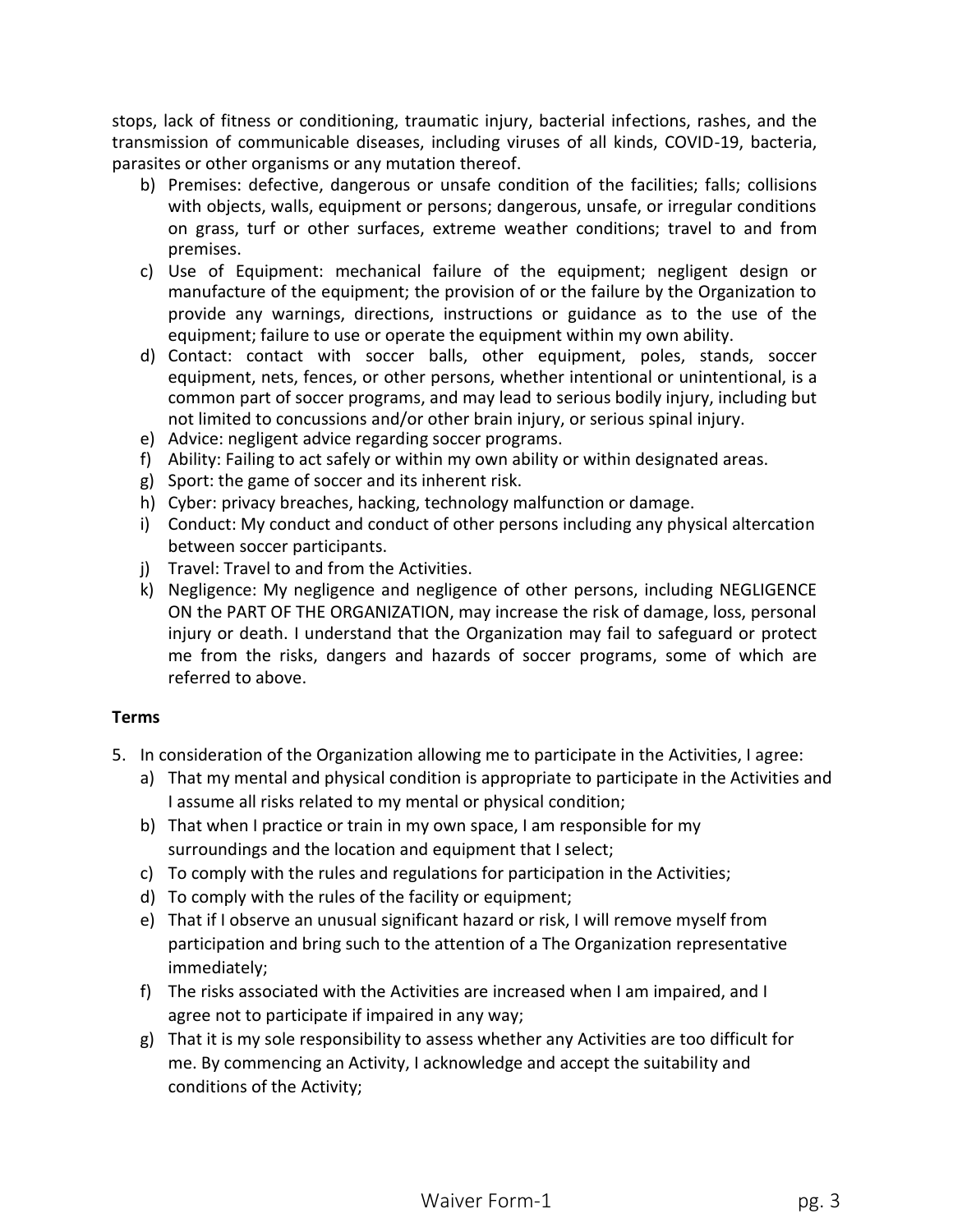- h) That I am responsible for my choice of protective equipment and the secure fitting of that equipment; and
- i) That COVID-19 is contagious in nature and I may be exposed to or infected by COVID-19 and such exposure may result in personal injury, illness, permanent disability or death and voluntarily agree to assume all the foregoing risks.

*I have read and agree to be bound by paragraphs 3 -5.*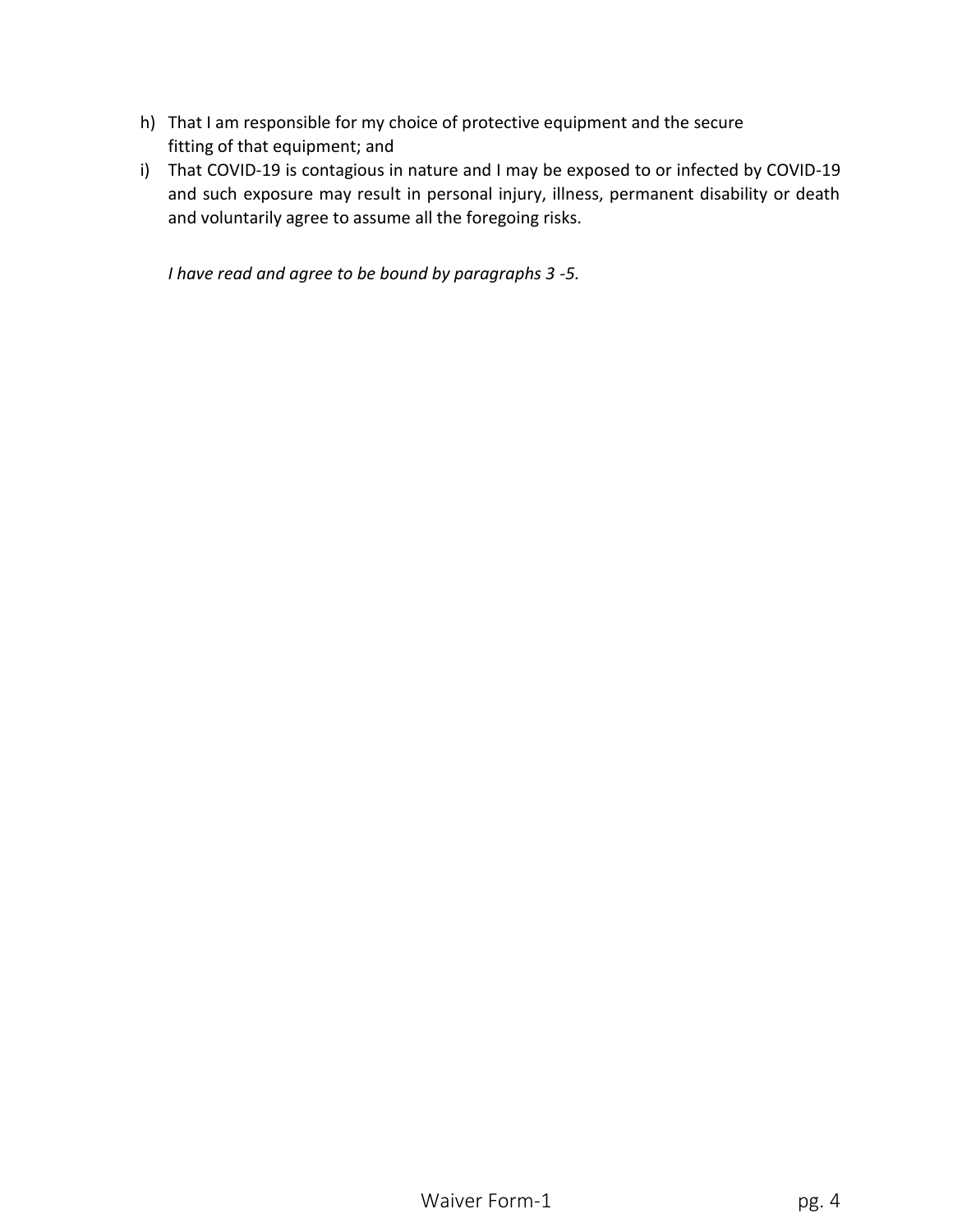### **Release of Liability and Disclaimer**

- 6. In consideration of the Organization allowing me to participate in the Activities, use its equipment and facilities, I agree:
	- a) That the sole responsibility for my safety remains with me;
	- b) To ASSUME all risks arising out of, associated with or related to my participation;
	- c) That I am not relying on any oral or written statements made by the Organization or its agents, whether in a brochure or advertisement or in individual conversations, to agree to be involved in the Activities;
	- d) To WAIVE any and all claims that I may have now or in the future against the Organization;
	- e) To freely ACCEPT AND FULLY ASSUME all such risks and possibility of personal injury, death, property damage, expense and related loss, including loss of income, resulting from my participation in the activities, events and programs of the Organization;
	- f) To FOREVER RELEASE AND INDEMNIFY the Organization from any and all liability for any and all claims, demands, actions, damages (including direct, indirect, special and/or consequential), losses, actions, judgments, and costs (including legal fees) (collectively, the "Claims") which I have or may have in the future, that might arise out of, result from, or relate to my participation in the Activities, even though such Claims may have been caused by any manner whatsoever, including but not limited to, the negligence, gross negligence, negligent rescue, omissions, carelessness, breach of warranty, breach of contract and/or breach of any statutory duty of care of the Organization;
	- g) TO HOLD HARMLESS AND INDEMNIFY the Organization from any and all liability for any damage, loss, expense or injury to any third party resulting from my participation in the Activities;
	- h) To FOREVER RELEASE AND INDEMNIFY the Organization relating to becoming exposed to or infected by COVID-19 which may result from the actions, omission or negligence of myself and others, including but not limited to the Organization;
	- i) That the Organization is not responsible or liable for any damage to my vehicle, property, or equipment that may occur as a result of the Activities;
	- j) That negligence includes failure on the part of the Organization to take reasonable steps to safeguard or protect me from the risks, dangers and hazards associated with the Activities; and
	- k) This release, waiver and indemnity is intended to be as broad and inclusive as is permitted by law of the Province of Ontario and if any portion thereof is held invalid, the balance shall, notwithstanding, continue in full legal force and effect.